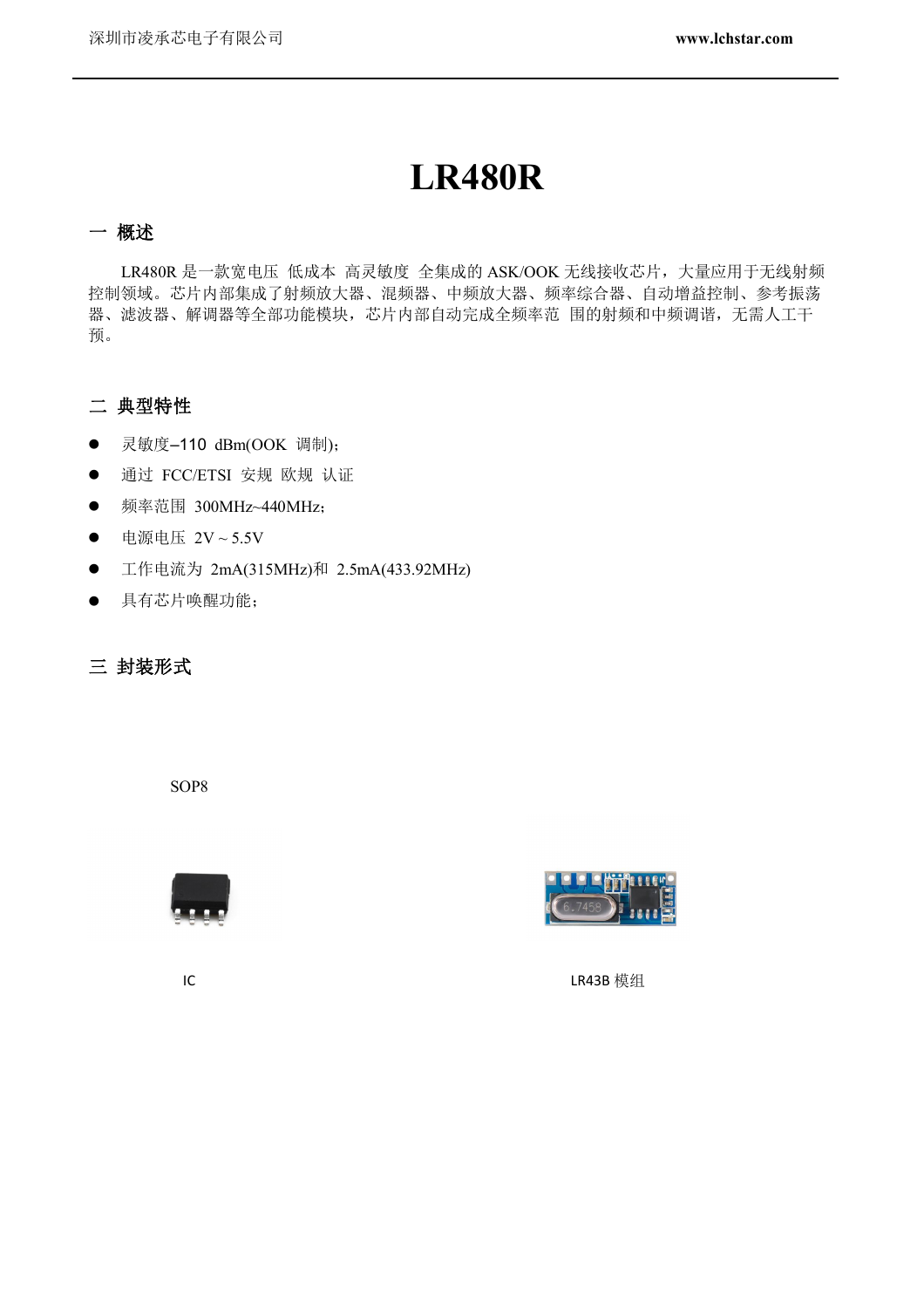#### 四 管脚定义



| 管脚号            | 管脚名称         | 功能定义                                   |
|----------------|--------------|----------------------------------------|
| (8Pin)         |              |                                        |
|                | <b>VSSRF</b> | 射频模块的地线                                |
| 2              | <b>ANT</b>   | 天线输入端                                  |
| 3              | <b>VDDRF</b> | 射频模块的电源                                |
| $\overline{4}$ | <b>CTH</b>   | 解调电路中低通滤波器输出端, 外接电容到地, 内部输出电阻为 120kΩ,  |
|                |              | 该点电压为解调得到的模拟数据信号的平均电压值, 为后续的比较器提       |
|                |              | 供电压基准. 根据数据带宽调整:47nF~ 1µF              |
| 5              | <b>DOUT</b>  | 解调数据输出端, CMOS 电平                       |
| 6              | <b>SHUT</b>  | 使能端, 正常工作为 0, 关断时为 VDD, 需要外部控制, 内部为高阻态 |
| 7              | CAGC         | AGC 模块的滤波电容, 外接滤波电容到地                  |
| 8              | <b>OSC</b>   | 参考振荡器输入端,可以接石英晶体或者陶瓷谐振器,但在窄带宽模式        |
|                |              | 下必须用石英晶体, 该点也可以直接输入时钟信号                |

### 五 典型性能参数

典型条件: VvDD=5V, 25°C, CAGC=4.7μF, CTH=1μF, 数据速率 2 kb/s。

| <b>Symbol</b>    | <b>Parameter</b>            | <b>Condition</b>                  | Min            | <b>Typ</b>     | Max | Units      |
|------------------|-----------------------------|-----------------------------------|----------------|----------------|-----|------------|
| V <sub>VDD</sub> | <b>Supply Voltage</b>       |                                   | $\overline{2}$ | 5              | 5.5 | V          |
| $I_{\text{VDD}}$ | <b>Operatiing Current</b>   | $f_{\rm RF}$ = 315 MHz            |                | $\overline{2}$ | 2.5 | mA         |
|                  |                             | $f_{\rm RF} = 433.92 \text{ MHz}$ |                | 2.5            | 2.8 | mA         |
| $f_{\rm RF}$     | Operating Frequency range   |                                   | 300            |                | 440 | <b>MHz</b> |
|                  | <b>Receiver Sensitivity</b> | OOK modulation                    |                | $-110$         |     | dBm        |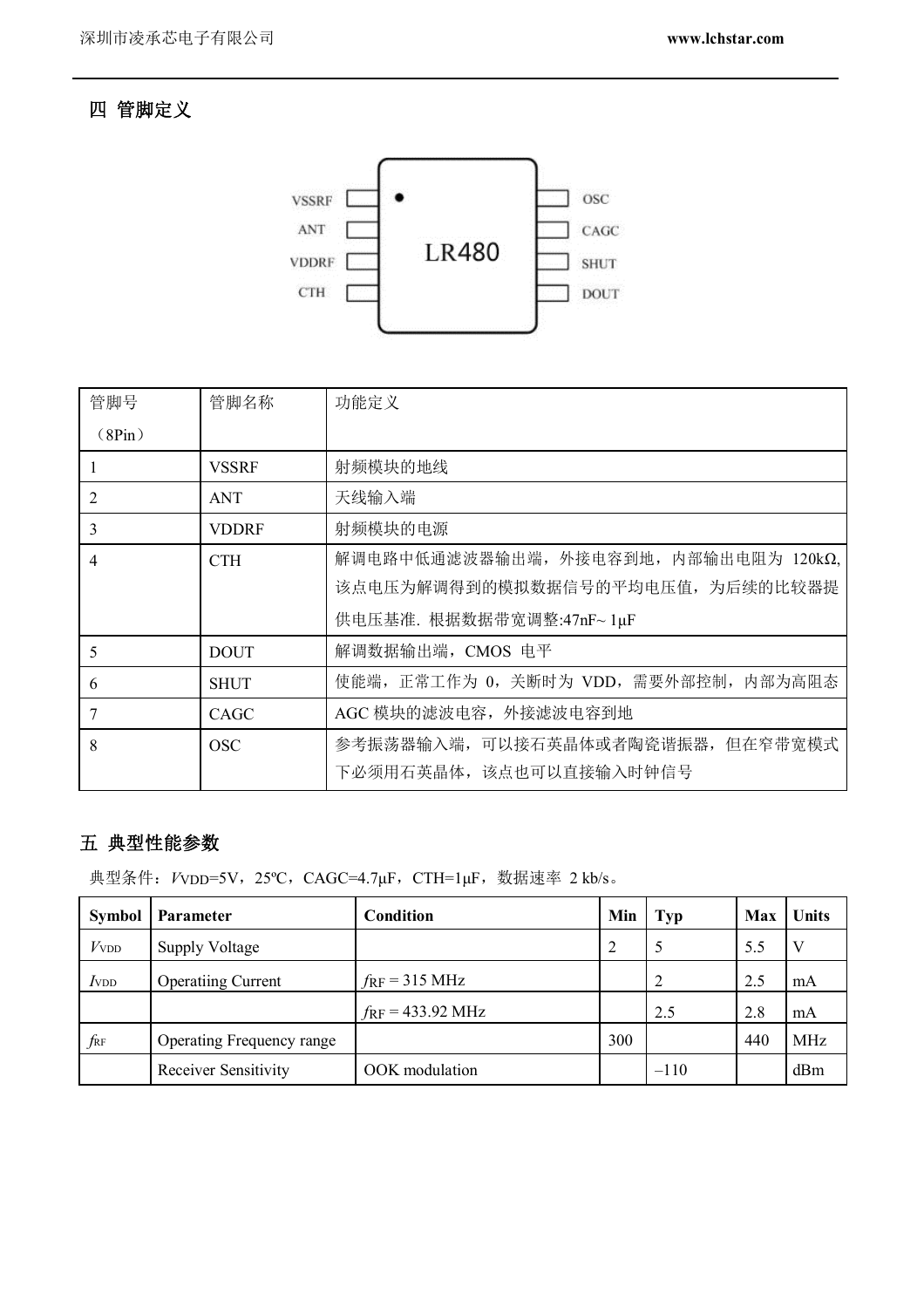| fif              | IF Center Frequency              | $f_{\rm RF}$ = 315 MHz            |     | 0.86           |     | <b>MHz</b>       |
|------------------|----------------------------------|-----------------------------------|-----|----------------|-----|------------------|
|                  |                                  | $f_{\rm RF} = 433.92 \text{ MHz}$ |     | 1.185          |     | MHz              |
| f <sub>BW</sub>  | IF-3dB Bandwidth                 |                                   |     | 0.5            |     | kHz              |
| Z11              | Input Impedance of<br><b>ANT</b> | Operating at 315 MHz              |     | $21.78 - j335$ |     |                  |
|                  | Pin                              |                                   |     |                |     |                  |
|                  |                                  | Operating at 433.92 MHz           |     | $17.25 - j235$ |     |                  |
|                  | Spurious Reverse Isolation       | <b>ANT Pin</b>                    |     | 30             |     | $\mu V$ rms      |
|                  | <b>AGC</b><br>Attack to<br>Decay |                                   |     | 1:10           |     |                  |
|                  | Ration                           |                                   |     |                |     |                  |
| Zosc             | Reference Oscillator<br>Input    |                                   |     | 300            |     | $k\Omega$        |
|                  | Impedance                        |                                   |     |                |     |                  |
| $Z$ CTH          | CTH Source Impedance             |                                   |     | 120            |     | $k\Omega$        |
| $V_{\rm IH}$     | Input High Voltage               | <b>SHUT Pin</b>                   | 0.8 |                |     | V <sub>VDD</sub> |
| $V_{\rm IL}$     | Input Low Voltage                | <b>SHUT Pin</b>                   |     |                | 0.2 | V <sub>VDD</sub> |
| $I_{\text{OUT}}$ | <b>Output Current</b>            | <b>DOUT</b> Pin                   |     | 20             |     | μA               |

## 六 与其他产品优势对比:

| 性能指标    | SYN480        | 超再生芯片                           | LR480R/LR43B 模块 | 备注      |
|---------|---------------|---------------------------------|-----------------|---------|
| 工作电压    | 5V            | 5V                              | $2-5V$          |         |
| 工作电流    | 2.5mA         | 2mA 左右                          | 2mA             |         |
| 接收灵敏度   | $-106$ d $Bm$ | $\langle  -107$ d $\mathsf{Bm}$ | $-110$ d $Bm$   | 3dBm 一倍 |
| 防止大信号阻塞 | 无             | 无                               | 20dB            |         |
| 数据噪声处理  | 尢             | 无                               | 有效消除高频数据噪声      |         |
|         |               |                                 |                 |         |